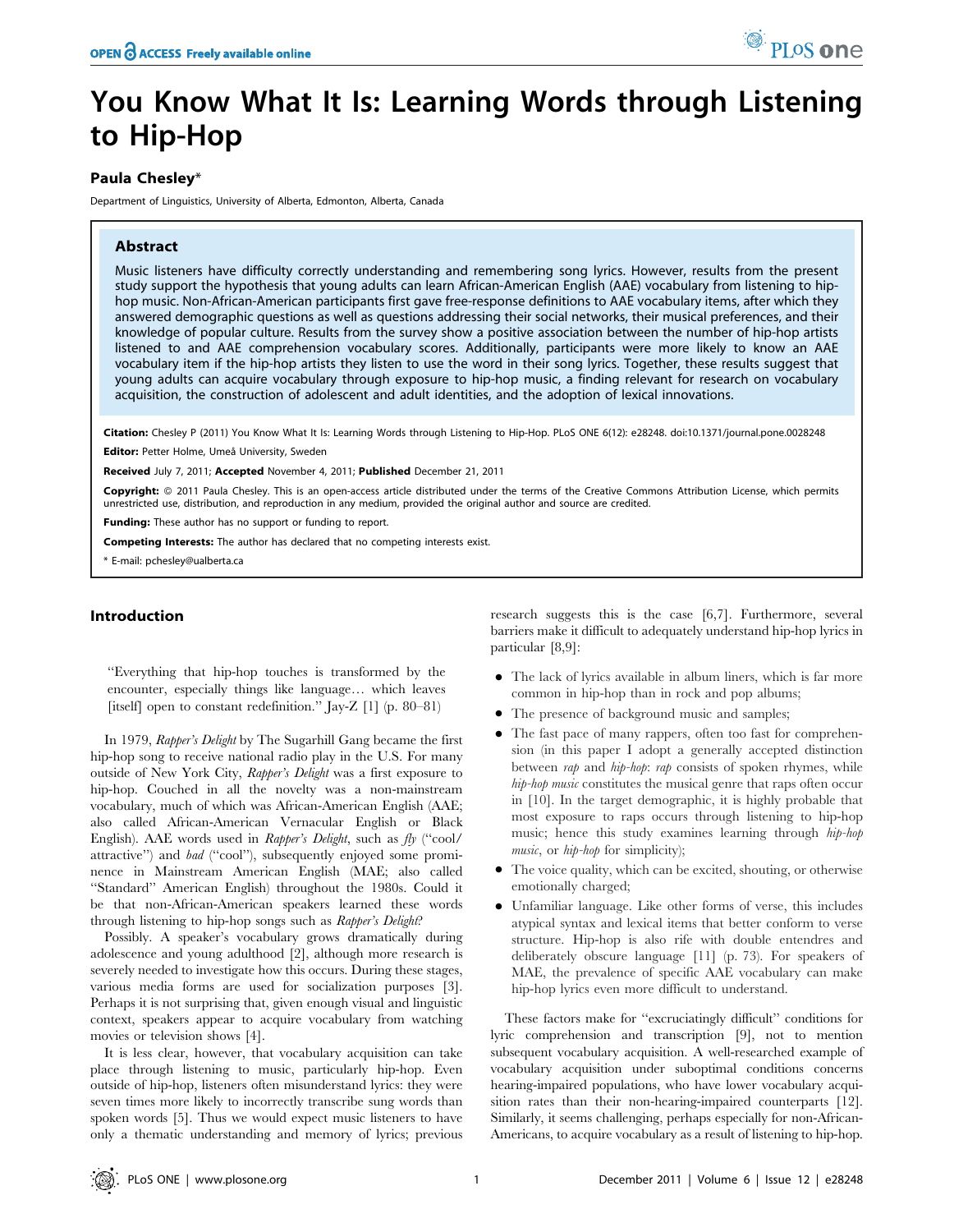On the other hand, adolescents and young adults listen to quantitatively more music than previous generations [3]. For example, 79% of American teens and three-quarters of 18–24 year-olds have an mp3 player [13]. Due to the ubiquity of not only mp3 players but also smartphones and internet connectivity, these populations receive increased linguistic input from popular culture icons such as music artists. From its South Bronx roots and subculture origins, hip-hop music has evolved to be fully mainstream [10]; many adolescents and young adults are regularly exposed to it. In listening to the same songs more, listeners benefit from repeated learning, enabling them to better process details. Furthermore, the availability of videos online enables immediate video viewing, which could facilitate vocabulary acquisition by offering visual context accompanying unclear lyrics whenever listeners want to watch. Websites devoted to slang, such as Urban Dictionary (http://www.urbandictionary.com/http://www. urbandictionary.com/), and to hip-hop/AAE vocabulary in particular, such as Rap Dictionary (http://www.rapdict.org/http://www. rapdict.org/), allow for explicit querying of words with unclear meanings, and Rap Genius (http://rapgenius.com/http://rapgenius. com/) aims to explicitly decode hip-hop lyrics, with or without new vocabulary.

Widespread listening to particular artists using the same words could lead to large-scale vocabulary acquisition across social groups. In fact, given the increasing prevalence of the media in young adults' lives, it is surprising that few studies examine firstlanguage vocabulary acquisition through the media. This is particularly important research since vocabulary acquisition represents long-term learning: unlike speed, memory, and reasoning skills, vocabulary skills improve with age [14].

The context of AAE in the U.S. is ideal for testing vocabulary acquisition through listening to hip-hop music. Although AAE and MAE are mutually intelligible, AAE has regular linguistic features, including vocabulary differences, that make it a legitimate, distinct variety (or *dialect*) from MAE. Due to continued segregation patterns for African-Americans [15,16], many MAE speakers might rarely interact with speakers of AAE. When they do, it is possible that AAE speakers do not use full-fledged AAE [17]. On the other hand, as the prestigious linguistic variety amongst hiphop artists, AAE is often used in hip-hop lyrics [18]. Hip-hop could thus represent a primary means of exposure to AAE vocabulary for many MAE speakers.

To see if speakers might be learning AAE vocabulary from hiphop, I studied speakers' comprehension vocabulary of AAE by asking them to give definitions for a subset of AAE lexical items that could likely occur in hip-hop songs. Due to hip-hop's genrespecific themes of violence, however, the AAE vocabulary used in hip-hop should not be considered representative of AAE vocabulary in general. The term  $\varphi$  is an example of a stimulus of item in this study, occurring in the 2003 Jay-Z song ''Dirt off your shoulder'' at 1:52–1:56:

(1) I paid a grip for the jeans, plus the slippers is clean Anecdotally, some listeners report not understanding the above lyric at all because of the fast tempo, but the visual context of the video (http://www.youtube.com/watch?v = Oz\_-VaTHpc8) could help speakers interpret a grip to mean "a lot". Other vocabulary in hip-hop lyrics can be more or less easy to interpret. The following study provides evidence that comprehension vocabulary of stimulus items such as  $g\eta p$  stems in part from listening to hip-hop.

Because these words are not (yet) well-known by many speakers of MAE, it is likely that familiarity with these words will have some link back to the AAE speech community, either from social ties or from exposure to popular culture including hip-hop music. I

hypothesized that a preference for hip-hop music would be positively associated with participants' AAE comprehension vocabulary. If however the communication channel is too noisy for vocabulary acquisition, as previous research seems to suggest, then we would expect no effect of a preference for hip-hop music on AAE comprehension vocabulary.

Several control factors were also assessed to determine whether a preference for hip-hop was not masking any underlying variables actually responsible for AAE comprehension vocabulary. A series of demographic variables such as age, sex, ethnicity, and geographic area are important for other types of language use by adolescents and young adults (see, inter alia, [19–22]). Second, social network variables such as strong and weak ties (roughly, close friends/family vs. acquaintances) are also important factors in the diffusion of linguistic innovations [23,24]. Finally, general popular-culture knowledge could be responsible for knowledge of AAE vocabulary. This possibility was assessed by asking participants questions about popular culture that college-aged students could know.

## Results

In a multiple linear regression analysis, results from the survey indicated that musical preferences, weak social ties to African-Americans, and knowledge of popular culture were significant in predicting a participant's AAE vocabulary score. Specifically, the more hip-hop artists participants listened to, the more they were familiar with the AAE vocabulary items tested. Additionally, participants' weak social ties to African-Americans and their knowledge of elements of African-American popular culture such as Charles Barkley, Mo'nique, and the comic strip and TV series The Boondocks were significantly associated with increased AAE vocabulary knowledge. In contrast, an increased preference for country music was negatively associated with knowledge of AAE vocabulary items. The model in Table 1 has a multiple  $R^2$  of 0.39. These results are visualized in the added-variable plots of Figure 1, which plots the partial correlations between predictor variables on the x-axes and the dependent measure on the y-axes after partialing out all other predictor effects.

Demographic variables such as sex, age, and hometown population information (city and county populations, as well as the county's African-American population) were not significant predictors, nor were the strong-tie variables to any ethnicity.

To ensure that the effects were not due to multicollinearity, I inspected pairwise correlations between predictors; correlations were modest [25] (p. 138). For example, the numbers of hip-hop and country music artists participants listened to were only weakly correlated  $(r=0.13, p=0.09)$ . The highest correlation between predictors in the model  $(r=0.23)$ , between the number of hip-hop artists listed and the number of weak ties to African-Americans), was similarly low. The variables in the model also had low correlations with those not in the model, such that the former are not masking the explanatory power of the latter. The highest such correlation was  $r=0.23$ , between the number of hip-hop artists a participant listed and his or her hometown county population.

To summarize, the number of hip-hop artists a participant listens to was predictive of his or her AAE comprehension vocabulary. This effect was still significant when other factors, such as participant demographics, knowledge of popular culture, and overall musical preferences, were taken into account.

#### The effect of preferred artists

I next examined the lyrics from specific artists participants listen to in order to establish a firmer connection between speakers'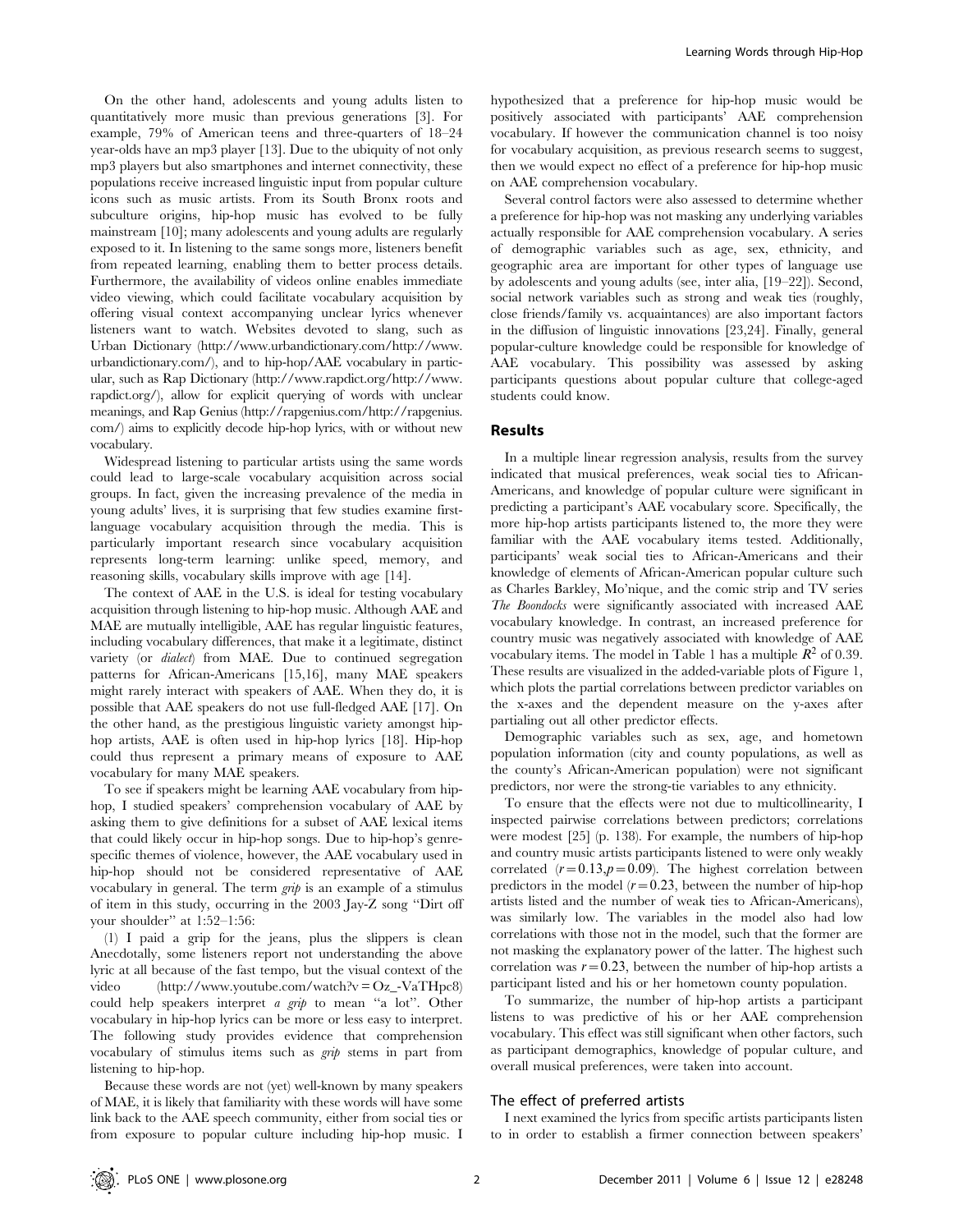Table 1. Model coefficients - overall vocabulary score.

|                 | <b>Estimate</b> | <b>Std. Error</b> | t value   | Pr(> t ) |
|-----------------|-----------------|-------------------|-----------|----------|
| Intercept       | 78.1890         | 5.2616            | 14.8604   | 0.0000   |
| Hip-hop         | 3.1670          | 0.9856            | 3.2133    | 0.0016   |
| Country         | $-3.4141$       | 1.4677            | $-2.3261$ | 0.0213   |
| Weekly          | 1.6055          | 0.7449            | 2.1554    | 0.0326   |
| Barkley         | 7.4085          | 1.6839            | 4.3997    | 0.0000   |
| Boondocks = yes | 18.1671         | 5.5942            | 3.2475    | 0.0014   |
| Mo'nique        | 5.7439          | 1.7387            | 3.3036    | 0.0012   |

N = 166. Dummy coding was used for the Boondocks variable, and the reference level is no knowledge of a Boondocks character. doi:10.1371/journal.pone.0028248.t001



Figure 1. Added-variable plots of significant predictors for AAE comprehension vocabulary. doi:10.1371/journal.pone.0028248.g001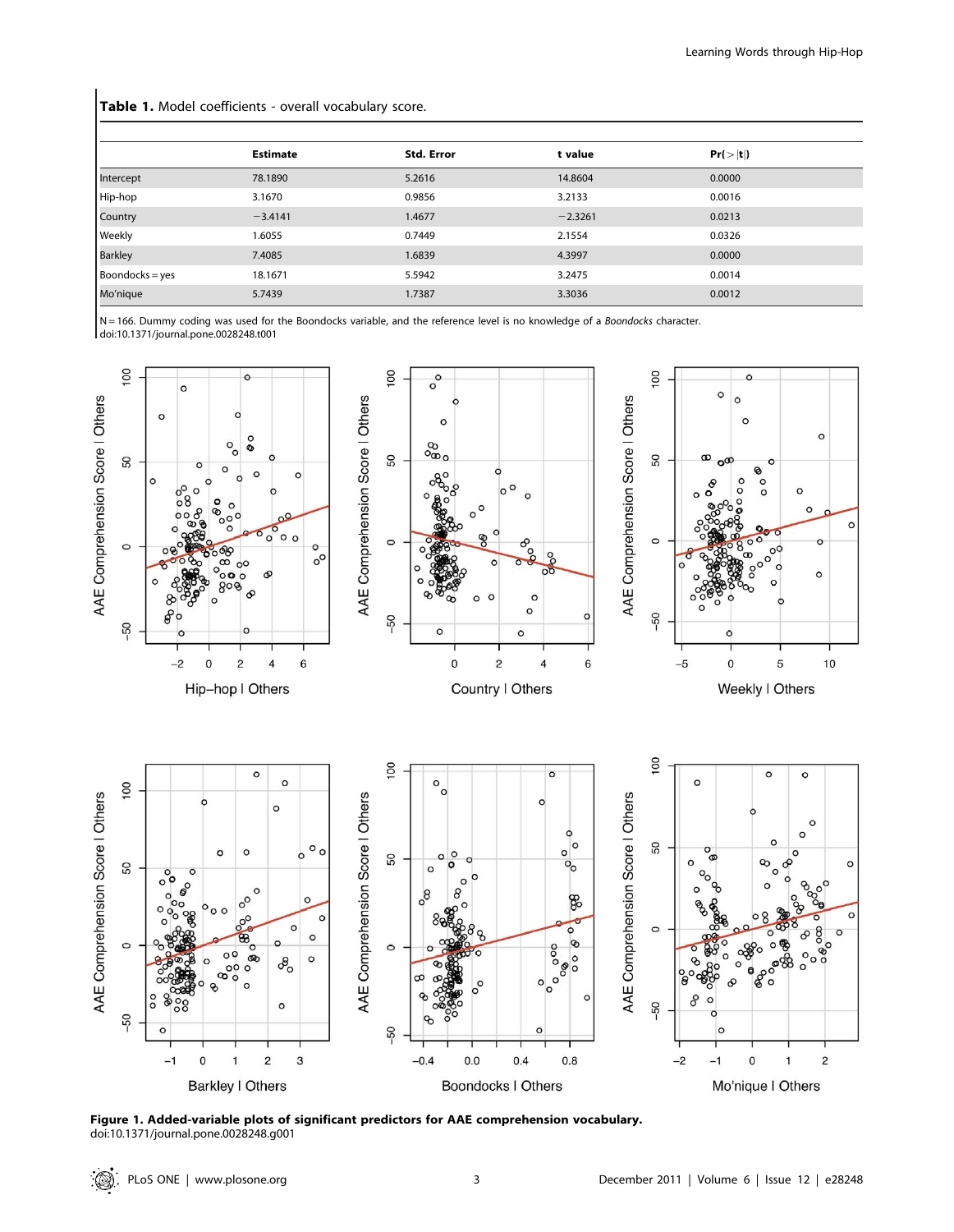actual linguistic input from hip-hop music and their AAE comprehension vocabulary. The use of these words by specific artists participants listed was used as an additional variable to predict participants' knowledge of the words.

Seventy-nine of 166 participants listed listening to at least one hip-hop artist (48%; see Figure 2). I then did an automatic Google query for each hip-hop artist listed together with each word on the Urban Lyrics website (www.urbanlyrics.comwww.urbanlyrics. com). Of the 92 total hip-hop artists listed, 86 were present in the Urban Lyrics database. The lyrics each of these queries returned were manually examined to see if the usage of the word corresponded to a specific AAE meaning.

The results for each word use by individual artists were then matched to participants' preferred artists such that for each word an estimate was made for the exposure of each participant to the word through proactive listening to hip-hop. For a given word, the number of artists a participant listens to that use that word was used to predict the participant's familiarity with that word. The number of different contexts a word occurs in appears to be a better predictor of lexical processing (naming and lexical decision latencies) and later use in a speech community than overall frequency counts [26–28]; the same is likely true of comprehension vocabulary. Hence the number of artists using a word was used as a predictor instead of word frequency counts (see supporting information S1 for results with number of songs as a predictor instead).

This new variable was added to a mixed-effects model that included as fixed effects all significant predictors from the previous study. Mixed-effects models are ideal for this analysis because they allow for distinct fits for each participant-item pairing. The crossed random effects of Participant and Word were also included in the model.

Forty-two of the 64 vocabulary items initially tested were detected in at least one hip-hop artist's lyrics with the intended meaning. In this analysis, the number of weak ties to African-Americans and knowledge of Charles Barkley did not reach significance. However, general hip-hop and country music preferences and knowledge of Mo'nique and The Boondocks were still significant, with similar estimates. In addition, the number of participants' preferred artists using the word was positively associated with increased African-American English comprehension vocabulary scores  $(\chi^2_{(1)} = 8.81, p = 0.003)$ .

A possible confound in this study is the level of entrenchment of a word in the AAE or MAE speech communities. Speakers might be familiar with a word in a hip-hop song because a high degree of use by hip-hop artists could be reflective of the fact that it is already in use in the MAE speech community, for example. The more a word is entrenched in a listener's speech community, the more likely it is that exposure and learning would come from a source other than hip-hop. For example, a participant might not listen to Lil Wayne, who uses fetti (''money'') more often than other artists in the present data. However, she could learn fetti in talking to friends who do.

We can approximate a words' level of entrenchment in the AAE or MAE speech communities by examining the number of hip-hop artists that use the word. The number of speakers using a new word is an excellent predictor of the word's later entrenchment in a speech community [28]. In other words, a word's long-term fate should be dependent less on a few popular individuals than on the speech community as a whole. Similarly, if exposure and learning



Figure 2. Summary of the number of participants who listed listening to hip-hop artists. doi:10.1371/journal.pone.0028248.g002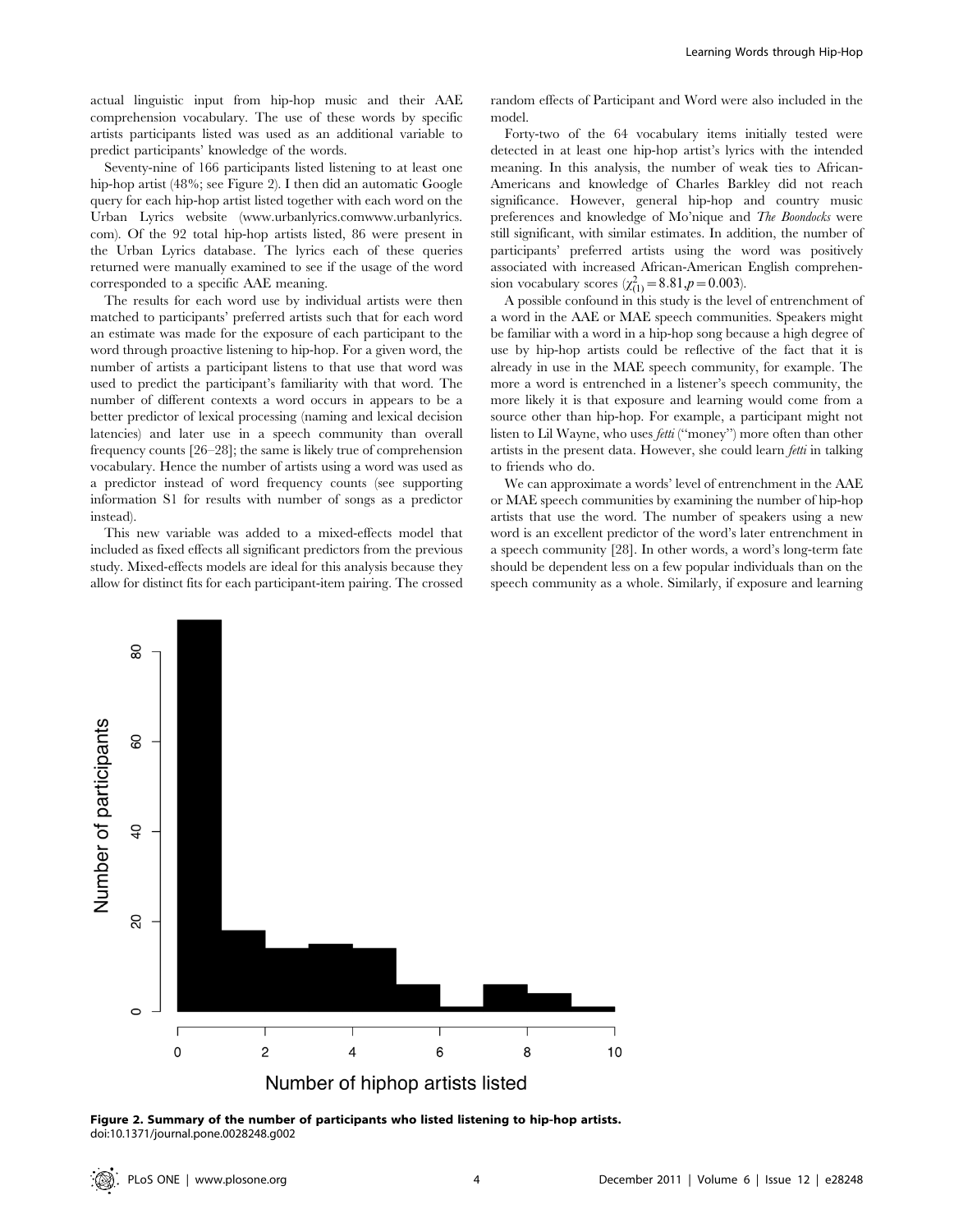were taking place from a listener's speech community (as opposed to listening to hip-hop), we might also expect that the number of hip-hop artists using a word would be a better predictor of comprehension vocabulary than sheer popularity of artists using the word. If however artist popularity is a better predictor of familiarity with a word than the number of artists using the word, we might conclude that listening to hip-hop outside of one's preferred artists, i.e. less engaged listening through either the radio or friends, is contributing to participants' AAE comprehension vocabulary. Therefore, prior to including either of these independent variables in the full model, I tested which was the better predictor: the number of hip-hop artists using a word, or the aggregate popularity of artists using a given word. The number of artists using a word is the sum of the artists in the present data using a word; the popularity score is the sum of the number of participants who said they listened to artists in the data that use the word.

These two variables were highly correlated  $(r=0.97)$ . To determine which was the better predictor, I created new, independent predictors by first regressing overall artists onto artist popularity and using the residuals of this model as a predictor along with the original popularity score to predict AAE comprehension vocabulary. I then reversed the direction of the initial regression. When popularity score was the original predictor, the residualized number of artists was not significant. However, when the number of artists was the original predictor, the residualized popularity score was still significant. In other words, popularity score appears to be the better predictor of AAE comprehension vocabulary. This finding suggests that an effect of hip-hop artists outside the listener's preferred artists could be due to listening to hip-hop in somewhat less engaged contexts. I then added artists' aggregate popularity scores as a predictor to the above-specified model. Popularity score had a robust, positive association with comprehension vocabulary scores  $(\chi^2_{(1)} = 39.76,$  $p < 0.001$ ).

As expected, the number of preferred artists using a word was correlated with the popularity score of artists using the word  $(r=0.54, p<0.01)$ . With this moderate level of correlation, any effect from the former could be due to the latter. When a new, independent predictor for preferred artists was created by using the residuals of a model in which preferred artists was regressed on popularity score, thus creating two independent variables, the number of preferred artists using a word was still significant  $(\chi^2_{(1)} = 5.21, p = 0.022)$ . The partial effects of popularity score and preferred artists on AAE comprehension vocabulary are seen in Figure 3 and Table 2. For ease of interpretation, the figure gives the effect for the original preferred artists variable, which was very similar to that of the residualized preferred artists variable. Importantly, the direction of residualization reported here is the most stringent test for finding an effect of preferred artists. Results are given for a model in which influential datapoints were removed from the data. See supporting information S1 for further information on models.

This analysis revealed that use of a particular AAE word by a participant's preferred hip-hop artists was positively associated with the participant's knowledge of that word. This effect remained significant when the number of hip-hop artists listed by participants and the popularity scores of artists using a given word were included as predictors.

#### **Discussion**

These results support the hypothesis that non-African-American young adults learn African-American English (AAE) vocabulary through listening to hip-hop. A positive association was observed between AAE comprehension vocabulary and the number of hiphop artists participants listened to. Additionally, use of a particular word by a participant's preferred artists was predictive of the participant's knowledge of that word.

In addition, the present results suggest that vocabulary acquisition is a multifaceted process in which personal identity, in the form of cultural knowledge, social ties, and other musical elements, plays a crucial role. First, knowledge of African-American popular-culture figures was also associated with increased AAE comprehension vocabulary. Furthermore, the number of weak ties to African-Americans is a better predictor of AAE vocabulary knowledge than the number of strong ties, a finding which replicates the work on the strength of weak ties in



Figure 3. Partial effects of artists' aggregate popularity scores (left) and number of preferred artists (right) using a word on AAE vocabulary score. The dashed lines represent the 95% highest posterior density credible intervals. doi:10.1371/journal.pone.0028248.g003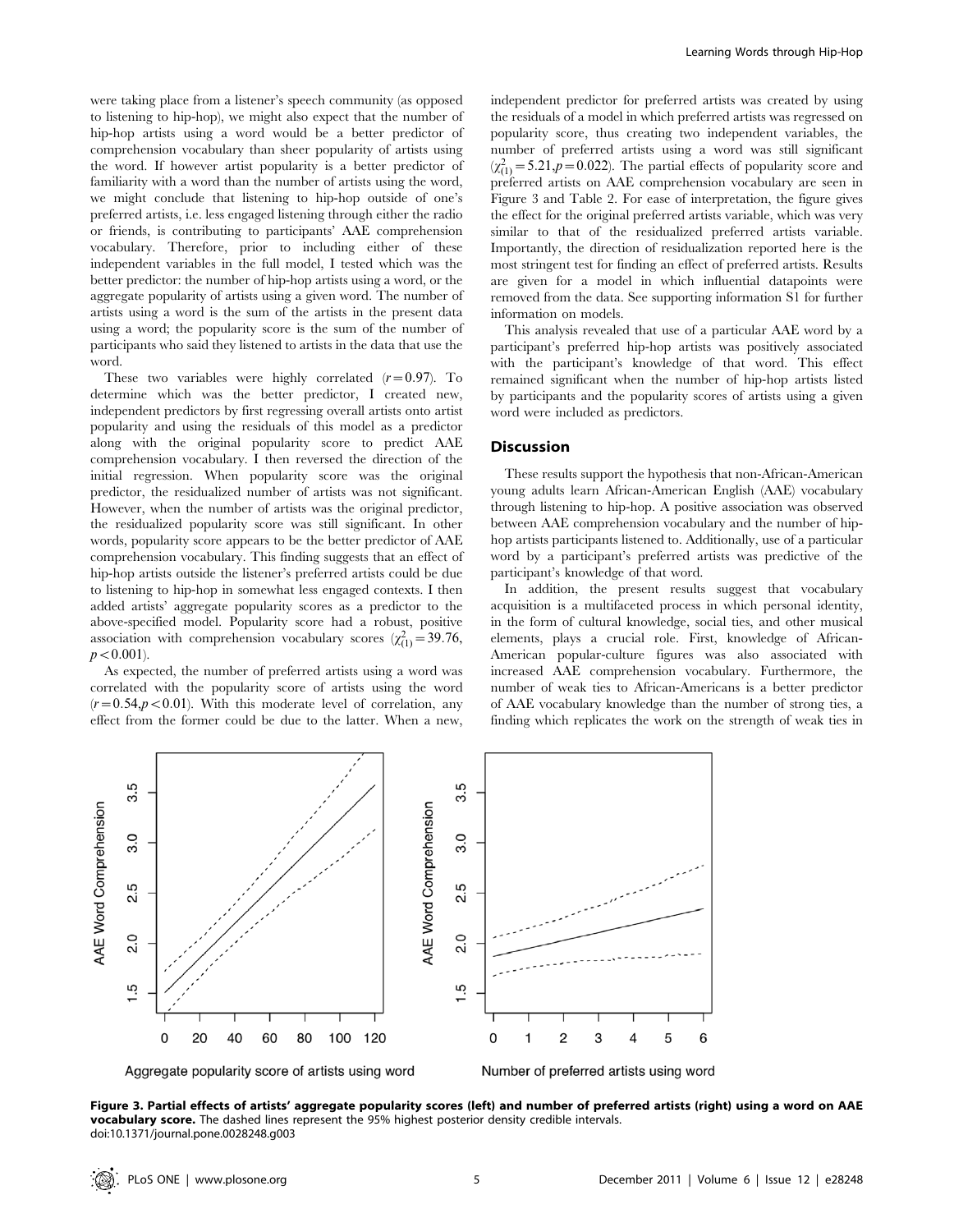Table 2. Model coefficients - individual word vocabulary score for participants listening to hip-hop.

|                       | <b>Estimate</b> | <b>Std. Error</b> | t value   | Pr(> t ) |
|-----------------------|-----------------|-------------------|-----------|----------|
| Intercept             | 1.0152          | 0.1629            | 6.2310    | 0.0000   |
| Boondocks = yes       | 0.2221          | 0.1162            | 1.9107    | 0.0561   |
| Mo'nique              | 0.1116          | 0.0387            | 2.8810    | 0.0040   |
| Country               | $-0.0842$       | 0.0332            | $-2.5362$ | 0.0112   |
| Hip-hop               | 0.0526          | 0.0238            | 2.2060    | 0.0274   |
| Artists' Popularity   | 0.0172          | 0.0025            | 6.8538    | 0.0000   |
| $#$ Preferred Artists | 0.0789          | 0.0348            | 2.2689    | 0.0233   |

 $N = 78$ . Dummy coding was used for the Boondocks variable, and the reference level is no knowledge of a Boondocks character. doi:10.1371/journal.pone.0028248.t002

the diffusion of information [29]. Third, a preference for country music was negatively associated with AAE comprehension vocabulary, yet this predictor was not negatively correlated with a preference for hip-hop. This finding is in line with country music's connection to cultural Whiteness in the United States [30,31] (p. 24–30). Crucially then, this personal identity appears to be self-constructed. Factors that speakers have some degree of freedom in choosing, such as social networks and cultural consumption preferences, were predictive of AAE comprehension vocabulary. In contrast, no structural factors influencing identity, such as hometown population size, had a significant effect. Future work could further examine this distinction by looking at a more ethnically diverse non-African-American population, for example.

When accounting for these other possible means of vocabulary acquisition, hip-hop listening preferences are highly associated with AAE comprehension vocabulary. Still, the variables probed in this study are not meant to be exhaustively representative of speakers' media exposure and social networks. Rather, they are indicative of the types of factors that could affect AAE comprehension vocabulary and can suggest future directions for controlled laboratory studies. For example, in a comprehensive attempt to find interactions between all effects (see supporting information S1), none were found, which suggests that hip-hop listening preferences might have an effect on AAE comprehension vocabulary that is independent of listeners' social networks.

Nevertheless, for four reasons, the data in the current study suggest that AAE vocabulary acquisition will likely be linked to hip-hop listening preferences if other variables such as peer group usage and media exposure were able to be exhaustively examined and controlled for. First, some participants made explicit references to hip-hop lyrics in which a particular stimulus item occurred when defining the word. An example is the definition ''where you go when you die/from the Bone Thugz [sic] song'' [''Crossroads'', Bone Thugs-n-Harmony, 1996] for the stimulus item crossroads ("heaven"); for the item make it rain ("throw money up in the air'') one participant simply gave ''Lil Wayne'' as a definition. Lil Wayne, a well-known hip-hop artist, was featured in the song ''Make it Rain'' by Fat Joe, a less popular artist. Second, the correlations between hip-hop listening preferences and all other social and cultural factors such as social networks and nonmusical media influences were low; the highest was  $r=0.23$ . The lack of interactions found between predictor variables suggests that hip-hop listening preferences do exhibit an independent effect on AAE comprehension vocabulary. Third, the stimuli in this study were selected because of their relatively low rates of diffusion in Minnesota at the time participants took the study (Fall 2010). In fact, fully 76% of responses to the stimuli indicated that

participants were not familiar with the word. This lower rate of diffusion, throughout both social networks and various forms of media, goes hand in hand with a decreased probability of multiple sources of exposure to a word. Finally, the fact that artists' aggregate popularity was a better predictor than the number of artists using the word suggests that even less involved listening to hip-hop could be responsible for familiarity outside of listeners' preferred artists. Listeners can often hear a popular artist such as Lil Wayne on the radio and through their friends, but may not actively choose to listen to this artist.

Most work on vocabulary acquisition from the media examines infant or non-native speaker populations, often in a pedagogical setting. If explicit attention is directed to the media, secondlanguage learners are able acquire vocabulary from that source [32]. However, infants do not learn vocabulary from baby videos well [33]. Neither of these types of studies examine vocabulary acquisition as a result of speakers' voluntary interactions with various media forms. Adolescents can use media in constructing their personal identities [3], and learning in this context is most likely very different from pedagogical learning. For one, learner motivation is different. Adolescents could learn AAE vocabulary (from hip-hop) to be ''cool'', to show affiliation with a social group, and to establish themselves as linguistic early adopters. Secondlanguage classroom learning involves motivation to master the material and get a good grade.

Other work on vocabulary acquisition from the media makes claims that appeal to common sense. Reference [4] observes that buzzwords are clearly propagated by the media and are integrated into the active and passive vocabularies of at least some speakers. Examples of this phenomenon in the U.S. include trendy memes such as truthiness, Stephen Colbert's 2005 coining. But the words examined here are not buzzwords or memes; rather, they stem from a non-mainstream variety of English. Whereas buzzwords generally have a clear instance of coining, the same is not necessarily true for AAE vocabulary. And without an empirical study also examining social networks, it is impossible to tell whether this vocabulary is learned directly from the media for all speakers, or if they pass first from the media to influential speakers and then to other speakers. Previous linguistic theories posit that the media only influences a small number of speakers, who then pass on linguistic innovations to the majority of speakers in a community [19] (p. 356–357). In contrast, in this study, 48% of non-African-American participants listened to at least one hip-hop artist. Coupling this information with the present finding that young adults can learn AAE vocabulary from listening to hip-hop, as well as previous findings that adolescents use media as a form a self-socialization [3], it is possible that a larger percentage of the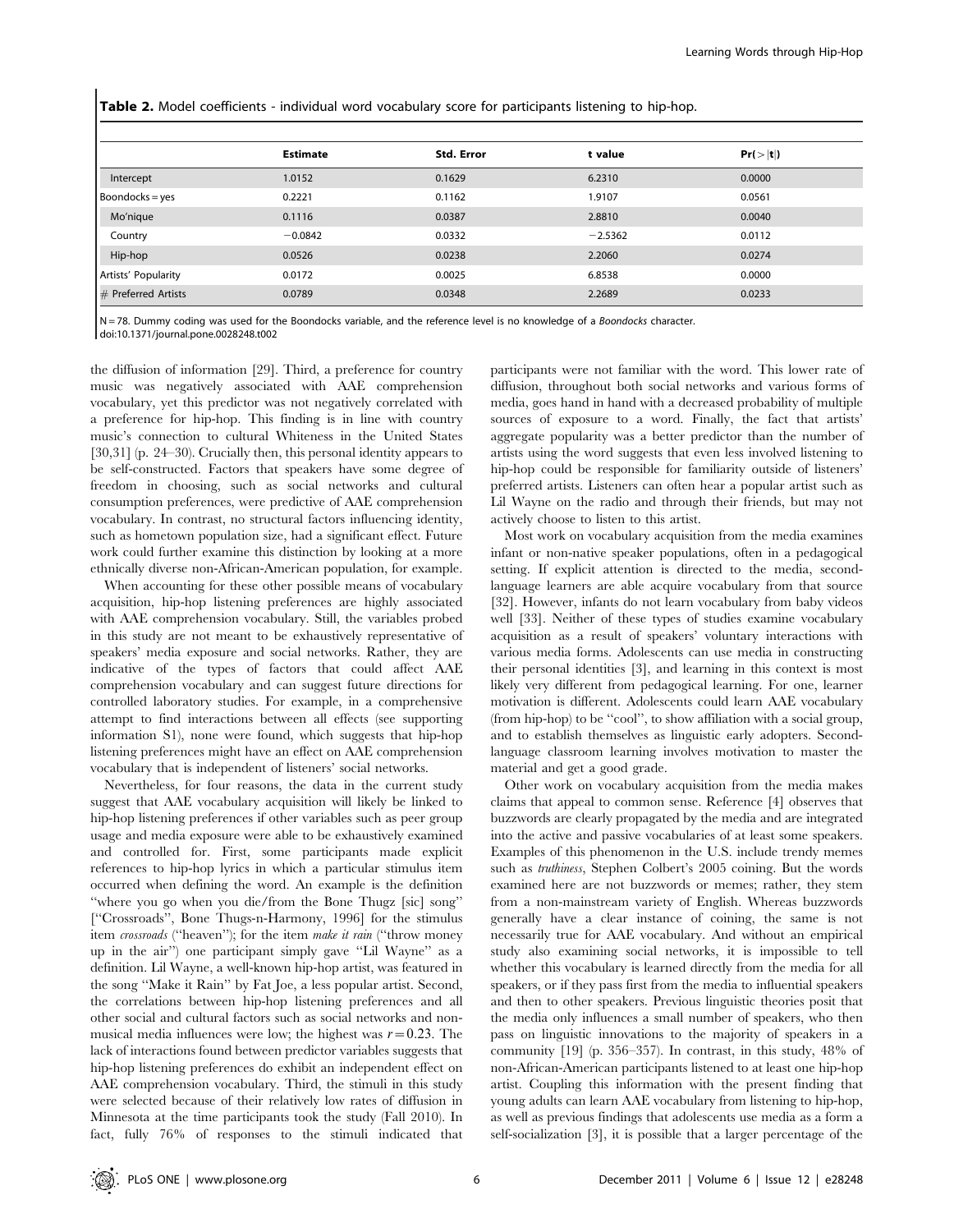population than previously thought could be directly influenced from linguistic input from the media. In sum, further studies are needed on first-language vocabulary acquisition from voluntary interactions with various media forms.

Recent work shows an association between Scottish speakers who watch the London-based TV series East Enders and the use of phonetic features of Southern English [34]. Similarly, since speakers' comprehension vocabularies appear to be influenced by hip-hop, it is possible that speakers will subsequently use AAE vocabulary they hear in hip-hop songs. Since administering this survey, I have heard and seen members of the demographic studied here use *finna* ("gonna"), *chedda* ("money"), and *ballin'* (''living the good life''), three of the stimulus items of the present study. AAE is not the prestigious linguistic variety throughout the U.S. and is perceived as indicative of lower socio-economic status than MAE [35] (p. 223). However, its covert prestige [36] in the AAE and MAE speech communities also means its non-mainstream nature is perceived as cool [37]. This could make MAE speakers more motivated not only to learn, but also to use, AAE vocabulary they hear when listening to hip-hop.

For musical, linguistic, and social reasons, hip-hop represents a particularly interesting medium through which vocabulary acquisition can occur. The language of hip-hop lyrics is poetic, emotionally charged, accompanied by music and a fast tempo, and perhaps from another variety of English than the listener's. For these reasons, and because hip-hop artists rarely include lyrics in their liner notes, proper comprehension and transcription of hiphop lyrics is ''excruciatingly difficult'' [9]. Thus it is far from established that hip-hop lyrics are understandable, and that unfamiliar words are presented in informative contexts therein. To have an idea of the degree of difficulty of learning vocabulary from hip-hop lyrics, the reader is encouraged to listen to Jay-Z and Kanye West's "Otis" (2011). A stimulus item in this study is featured somewhere between 0:43–0:57:

- 1. First, only listen to the song (http://www.youtube.com/ watch?v =  $gMNVQeDN2q4$ ;
- 2. Next, watch the video (http://www.youtube.com/watch?  $v = BoEKWtgJQAU;$
- 3. Then, read the lyrics (http://www.killerhip-hop.com/jay-zotis-lyrics-kanye-west/, first Jay-Z verse).

The reader can note at what point, if at all, he or she understands the meaning of the stimulus item. When compared to other examples, in my estimation this item in this context is easy to moderately difficult to understand.

The social factors accompanying hip-hop make for an even more intriguing medium through which vocabulary is learned. AAE is a socially stigmatized variety of English, traditionally spoken by members of an economically disadvantaged ethnic group. Yet African-Americans have a rich musical tradition (blues, jazz, gospel, soul, R&B, hip-hop) that mainstream America is keen to embrace [38]. This disparity has been called into question by African-Americans such as Roger Guenveur Smith, who has asked, ''Why does everyone love Black music but nobody loves Black people? '' [38] (p. 5). Hip-hop is the current dominant form of African-American music, and the de-facto language of hip-hop is AAE. Thus hip-hop represents a prime medium through which speakers of MAE are exposed to AAE; as a result they associate the latter with coolness.

Paradoxically, as soon as speakers of MAE learn and adopt AAE vocabulary, hip-hop artists turn away from it. The word bling-bling, or simply bling, has hip-hop origins and was added to the Oxford English Dictionary in 2003, and to the Merriam Webster

Dictionary in 2006 (see http://news.bbc.co.uk/2/hi/uk\_news/ magazine/3192258.stmh and http://www.mtv.com/news/articles/ 1564621/crunk-makes-it-into-dictionary.jhtml, respectively). Yet hip-hop artists no longer use this term. In 2004, MTV ran a cartoon showing the diffusion of bling starting with hip-hop artists and being adopted by subsequently more mainstream speakers, ending with a shot of bling's lifespan, 1997–2003 (http://www.youtube.com/ watch?v = JcMHC-W\_Qmc). Street ''cred'', the respect gained from familiarity with a tough urban lifestyle, is an essential part of a hiphop artist's persona. Part of establishing street cred is using cuttingedge, in-group vocabulary not used by the middle-aged European-American woman at the end of the MTV clip. As a result, hip-hop artists are not motivated to make their lyrics accessible to their listeners. This is perhaps one of the reasons why hip-hop artists rarely include lyrics in their album liner notes.

The construction of a speaker's vocabulary as an adolescent and as an adult seems a vital component of his or her identity. Proper use and knowledge of slang, learned or technical terms, regional colloquialisms, and vocabulary from diverse languages and ethnic groups establishes a speaker as a credible member of a social group. Vocabulary use that a social group considers improper could result in mocking (friendly or unfriendly), ostracism, or even lawsuits and termination of employment (as an example, see http://articles.philly. com/2011-01-05/news/27010905\_1\_n-word-staff-meeting-federalcourts). Although crucial factors of a person's identity are developed during adolescence and young-adulthood [3], little research has been done on the myriad ways in which first-language vocabulary is acquired after puberty. Examining vocabulary acquisition through media sources such as hip-hop seems a promising first step in this line of research.

#### Materials and Methods

## Ethics statement

The Institutional Review Board at the University of Minnesota approved this human participants research. Written informed consent was obtained from all participants. The IRB also approved the public availability online of information about artists in the survey as given below. IRB approval was also granted for the public availability of the full dataset.

### Participants, materials, design

One hundred sixty-eight undergraduate students in introductory undergraduate courses in music, linguistics, and sociology at the University of Minnesota participated in this online survey for course credit. One participant was African-American, and another gave an ethnicity of ''bi-racial'' without specifying the two ethnicies. Therefore, data from these participants were excluded so as to lessen the likelihood that participants could be familiar with the stimulus items from their everyday lives. The stimuli, available in Table 3, consisted of sixty-four vocabulary items, a subset of vocabulary specific to AAE. These were obtained from at least one of three sources: a native speaker of AAE; a dictionary of AAE [39]; or Rap Dictionary (http://www. rapdict.org/), an online source of AAE and other words used by hip-hop artists.

## Procedure

Participants were first given the vocabulary items, presented one at a time, to freely define; they were told beforehand that they were participating in a survey on AAE and then were asked, ''If you heard this word in a slang context, what would it mean?'' Presentation order was randomized separately for each participant. Next, participants were asked their sex and age as well as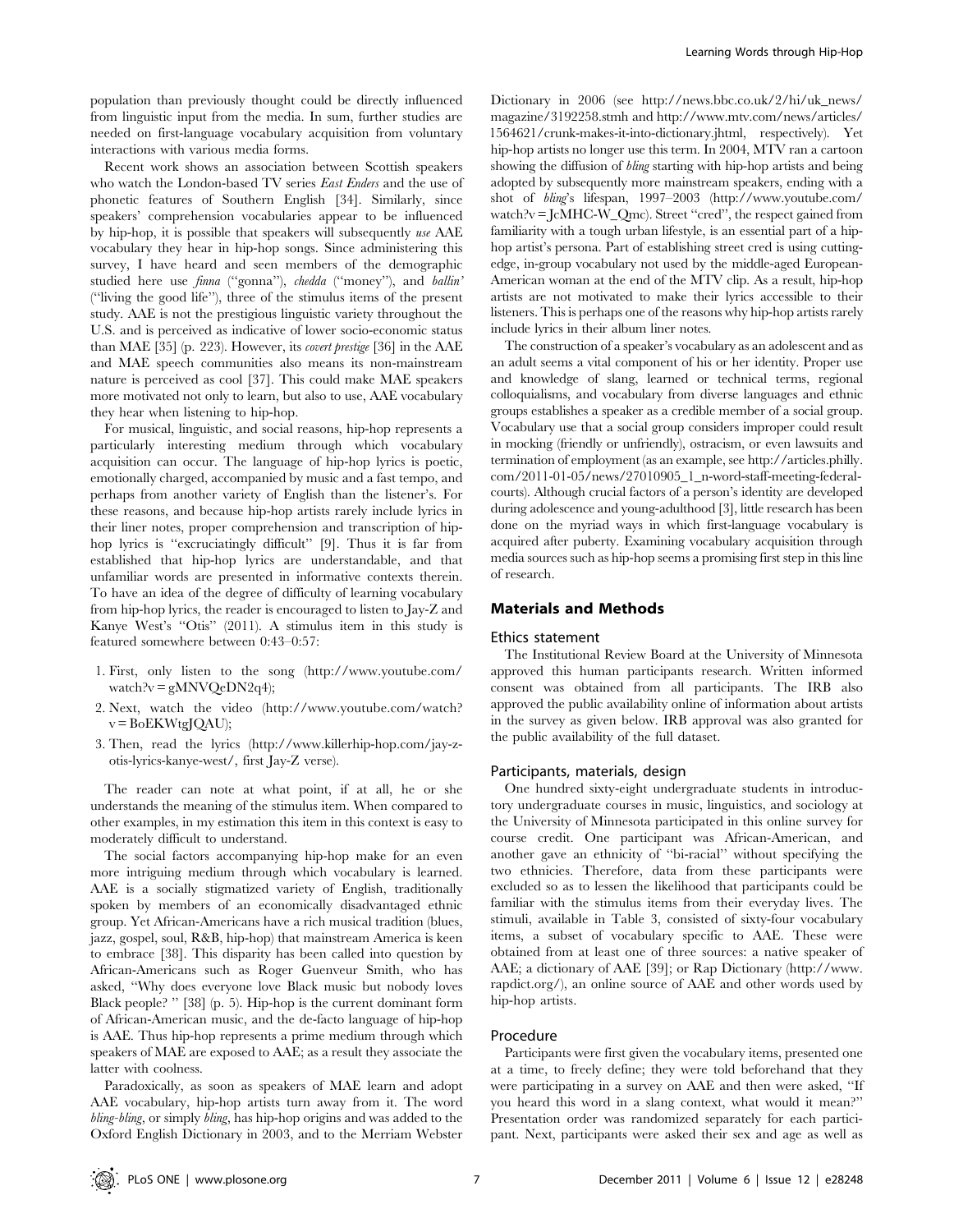Table 3. Stimuli and their targeted AAE definitions.

| Word              | <b>Definition</b>                           | Word          | <b>Definition</b>                                         |
|-------------------|---------------------------------------------|---------------|-----------------------------------------------------------|
| $5 - 0$           | police                                      | ghostride     | dancing while driving                                     |
| A-town            | Atlanta                                     | good hair     | straight hair                                             |
| CP time           | colored people's time                       | gouda         | money                                                     |
| The Nation        | Nation of Islam                             | grip          | a lot                                                     |
| (to be) ghost     | to leave/be out of here                     | grip grain    | to have wood grain on your steering wheel                 |
| ashy              | dry skin for African Americans              | guap          | lots of money                                             |
| ay yo trip        | check this out                              | hard          | tough                                                     |
| ballin'           | to live the good life/play basketball       | heezy         | variant of off the hook; cool, fun                        |
| beezy             | woman                                       | hella         | very                                                      |
| bones             | dollars                                     | humming       | bad odor/breath                                           |
| boo               | boyfriend/girlfriend/someone you love       | krump         | style of street dance                                     |
| boughie           | bourgeois                                   | mail          | money                                                     |
| break someone out | to tell on                                  | make it rain  | throw down money on people                                |
| catch the vapors  | to get caught up in somebody else's affairs | off the hook  | very good/new/crazy wild                                  |
| chedda            | cash                                        | player hater  | a person who's resentful/jealous of promiscuous<br>people |
| cheese            | money                                       | plex          | beef, as in issue                                         |
| chitlins          | chitterlings - pig intestines               | road dog      | friend                                                    |
| cop my steezy     | copy someone's style                        | roll deep     | in large numbers                                          |
| crossroads        | heaven                                      | rollie        | Rolex [watch]                                             |
| cuddie            | good friend                                 | saditty       | cocky                                                     |
| dap               | greeting with hands like handshake          | skrilla       | money                                                     |
| dead presidents   | cash; dollar bills                          | straight cash | only cash                                                 |
| dollar cab        | subway                                      | stupid        | very; cool                                                |
| domino            | hundred dollar bill                         | sweatbox      | small club                                                |
| duckets           | cash/money                                  | talking jazz  | say bad things about                                      |
| dukey rope        | fat gold chain                              | toe up        | tore up; disheveled                                       |
| dun               | PERFECTIVE ASPECT                           | trife         | troublesome/trifling                                      |
| face gator        | friend                                      | trill         | true/real                                                 |
| facheezie         | for sure                                    | twurk         | dance                                                     |
| feel me           | understand me                               | what it do    | How are you?                                              |
| fetti             | money                                       | what it is?   | How are you?/What's up                                    |
| finna             | gonna                                       | wile out      | to flip out                                               |

doi:10.1371/journal.pone.0028248.t003

free-response questions addressing their ethnicity, hometown (city/state or foreign country), musical tastes, social networks, and popular culture knowledge in that order. The two questions about musical preferences were (question labels in brackets):

- 1. What are your favorite genres of music? [Genres]
- 2. Name some of your favorite groups/artists in each genre (up to 5 per genre given above). [Artists]

Two questions about participants' social networks elicited ethnic information about participants' strong and weak ties:

- 1. Please list the first names of all the people you know that you would ask to help you move, along with their ethnicity (up to 15). [Move]
- 2. Please list the first names of any African-American friends/ acquaintances you might have that you interact with on a weekly basis, either online or in person (up to 15). [Weekly]

Asking for first names of participants' strong and weak ties helps participants clearly enumerate friends, as opposed to asking for an imprecise estimate [40,41]. The Move question elicits participants' strong ties, assuming that most people would not feel comfortable asking acquaintances to help them move. The Weekly question relaxes the criteria for association, thereby eliciting weaker ties.

Finally, participants responded to five popular-culture questions. These questions were selected for their diverse domains (given below in parentheses) as well as for the differing degrees of prominence of their subject matter in popular culture. All questions also incorporate varying degrees of AAE:

- 1. (music) Is Jay-Z married, and if so, to whom? [Jay-Z]
- 2. (sports, TV) What network is Charles Barkley a commentator for? [Barkley]
- 3. (TV) Please name a character from The Boondocks. [Boondocks]
- 4. (TV, movies) Who is Mo'nique? [Mo'nique]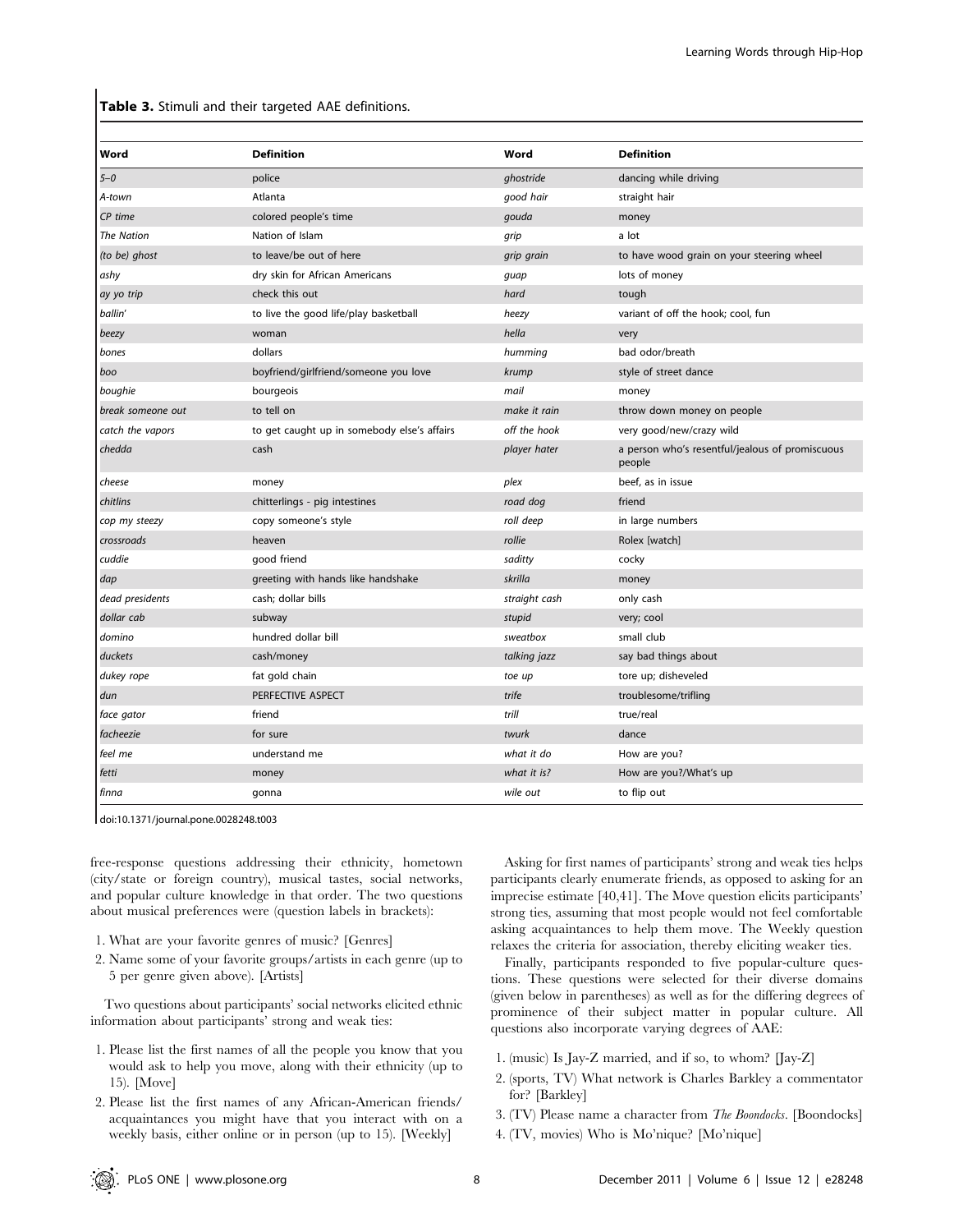5. (music) Please list as many song titles by Justin Bieber as you can (up to 5). [Bieber]

The responses to all of these questions were then used as predictor variables in a multiple linear regression analysis with participants' AAE vocabulary scores, described below, as the dependent measure.

#### Data processing

The dependent measure, AAE comprehension vocabulary, was transformed to a scale of 1 to 5 from free-response form (see also [42] for a similar binning scheme). A value of 1 indicated no knowledge of the word; 76% of responses were given this value. A 5 was given if the definition corresponded to any attested meaning specific to AAE. Another 15.8% of responses were given values of 5. Responses indicating partial knowledge (8.2%) were given values of 2, 3, or 4. With 64 items, a participant's summed vocabulary score could range from 64 to 320.

Two researchers independently coded the definitions given for all 64 words; the Krippendorff's alpha coefficient [43] for interrater reliability was  $\alpha$  = 0.96. The corresponding figure for the responses that were not simply ''not sure'' (53.7% of responses) was  $\alpha$  = 0.944. The researchers then met to examine definitions they did not classify identically. Genuine disagreements were resolved such that the dependent measure reflects rater agreement.

The 2009 estimates for a participant's City, County, and county's African-American (CountyAA) populations were recorded using U.S. census data. The census data are available at http://www.census.gov/popest/cities/files/SUB-EST2009-ALL. csv). Together, these population variables serve as rough estimates of the number of unknown speakers participants could potentially have interacted with on a regular basis, as well as casual exposure to AAE.

Responses to the first four popular culture questions were transformed from free-response form to a scale of 1 to 5. Again, 1s indicated no knowledge of the answer, while 5s indicated complete knowledge. Answers indicating partial knowledge were given values of 2, 3, or 4. A binary predictor variable of knowledge/no knowledge was determined to better fit the Jay-Z and Boondocks variables. For the Bieber question, responses were 1 plus the number of songs correctly identified. Inter-rater reliability values for responses to these questions were all  $\alpha > 0.9$ .

If a social tie listed had two ethnicities, that person was counted as both ethnicities. I grouped social ties listed for the Move question into six ethnicities: African-American, Asian/Asian-American, European-American (White), Hispanic, Native Amer-

## References

- 1. Jay-Z (2010) Decoded. New York: Spiegel and Grau. 336 p.
- 2. Anglin J (1993) Vocabulary development: A morphological analysis. Monographs of the Society for Research in Child Development 58: 189.
- Arnett J (1995) Adolescents' uses of media for self-socialization. Journal of Youth and Adolescence 24: 519–533.
- 4. Chambers J (1999) TV makes people sound the same. In: Bauer L, Trudgill P, eds. Language myths, Penguin. pp 123–131.
- 5. Collister LB, Huron D (2008) Comparison of word intelligibility in spoken and sung phrases. Em-pirical Musicology Review 3: 109–125.
- 6. Hansen C, Hansen R (1991) Schematic information processing of heavy metal lyrics. Communica-tion Research 18: 373–411.
- 7. Greenfield PM, Bruzzone L, Koyamatsu K, Satuloff W, Nixon K, et al. (1987) What is rock music doing to the minds of our youth? A first experimental look at the effects of rock music lyrics and music videos. Journal of Early Adolescence 7: 315–329.
- 8. Marc Martínez I (2010) Voix signifiantes : le cas du rap français. Thélème: Revista Complutense de Estudios Franceses 25: 185–195.
- 9. Devlin P (2010) Fact-check the rhyme. Slate 4 November. Available: http:// www.slate.com/articles/arts/culturebox/2010/11/factcheck the rhyme.single. html, accessed 8 October 2011.

ican, and South Asian/Middle-Eastern/African. This last ethnicity is not standard but was used due to data sparsity. Mean values for each variable were used when no ethnicity data was given  $(n = 11)$ or 12 for Move questions and  $n = 3$  for Weekly).

All artists listed were coded into one of nine possible genres, a subset of those in [44]: alternative, classical, country, folk, international, pop, rock, vocal/jazz/showtunes/oldies and hiphop, the primary genre of interest. Participants were assigned numeric values for each genre corresponding to the number of artists they listed in that genre. Hence there were nine musicrelated predictor variables. Responses to the Genres question were used to disambiguate between two or more artists with the same name but different genres.

In total, 867 unique artists were listed, with The Beatles being the most popular (listed by 25/168 total participants).

#### Availability of data

The entirety of the data discussed in this paper is available online at http://purl.umn.edu/116327. This includes the dataset off which the models were created for all 166+2 participants  $\times$  64 vocabulary items, the genre classifications for each of the 867 artists in the survey, and the number of times each artist was listed. No data potentially identifying participants are included, and the University of Minnesota IRB granted approval for the public availability of this dataset.

#### Supporting Information

Supporting Information S1 Details on statistical models and further data specifications. (PDF)

#### Acknowledgments

Muhammad Abdurrahman, Thomas Lindsay, and Deniz Rudin graciously helped with data collection and coding. Steven W. Nydick and Sanford Weisberg gave valuable advice on initial statistical analyses. R. Harald Baayen, D. Kyle Danielson, Grace M. Deason, Bruce Downing, Charles J. Geyer, Chad J. Marsolek, Benjamin Munson, and Morgan Sonderegger gave helpful comments on previous versions of this work. And of course, I would like to thank the participants, who tirelessly responded to questions about multiple types of cheese (see stimuli).

#### Author Contributions

Conceived and designed the experiments: PC. Performed the experiments: PC. Analyzed the data: PC. Contributed reagents/materials/analysis tools: PC. Wrote the paper: PC.

- 10. Chang J (2005) Can't stop won't stop. New York: Picador. 560 p.
- Rickford J, Rickford R (2000) Spoken soul. New York: Wiley. 267 p.
- 12. Pittman AL, Lewis DE, Hoover BM, Stelmachowicz PG (2005) Rapid wordlearning in normal-hearing and hearing-impaired children: Effects of age, receptive vocabulary, and high-frequency amplification. Ear Hear 26: 619–629.
- 13. Lenhart A, Purcell K, Smith A, Zickurh K (2010) Social media and mobile internet use among teens and young adults. Washington DC: Pew Internet and American Life Project. 51 p.
- 14. Salthouse TA (2004) What and when of cognitive aging. Current Directions in Psychological Science 13: 140–144.
- 15. Massey D, Dalton N (1989) Hypersegregation in U.S. metropolitan areas: Black and Hispanic segregation along five dimensions. Demography 26: 373–391.
- 16. Massey D (2004) Segregation and stratification: A bisocial perspective. Du Bois Review 1: 7–25.
- 17. Wolfram W, Thomas E (2002) The development of African American English. MaldenMA: Wiley-Blackwell. 240 p.
- 18. Alim HS (2004) Hip Hop Nation language. In: Finegan E, Rickford J, eds. Language in the USA: Themes for the twenty-first century, Cambridge UP. pp 387–409.